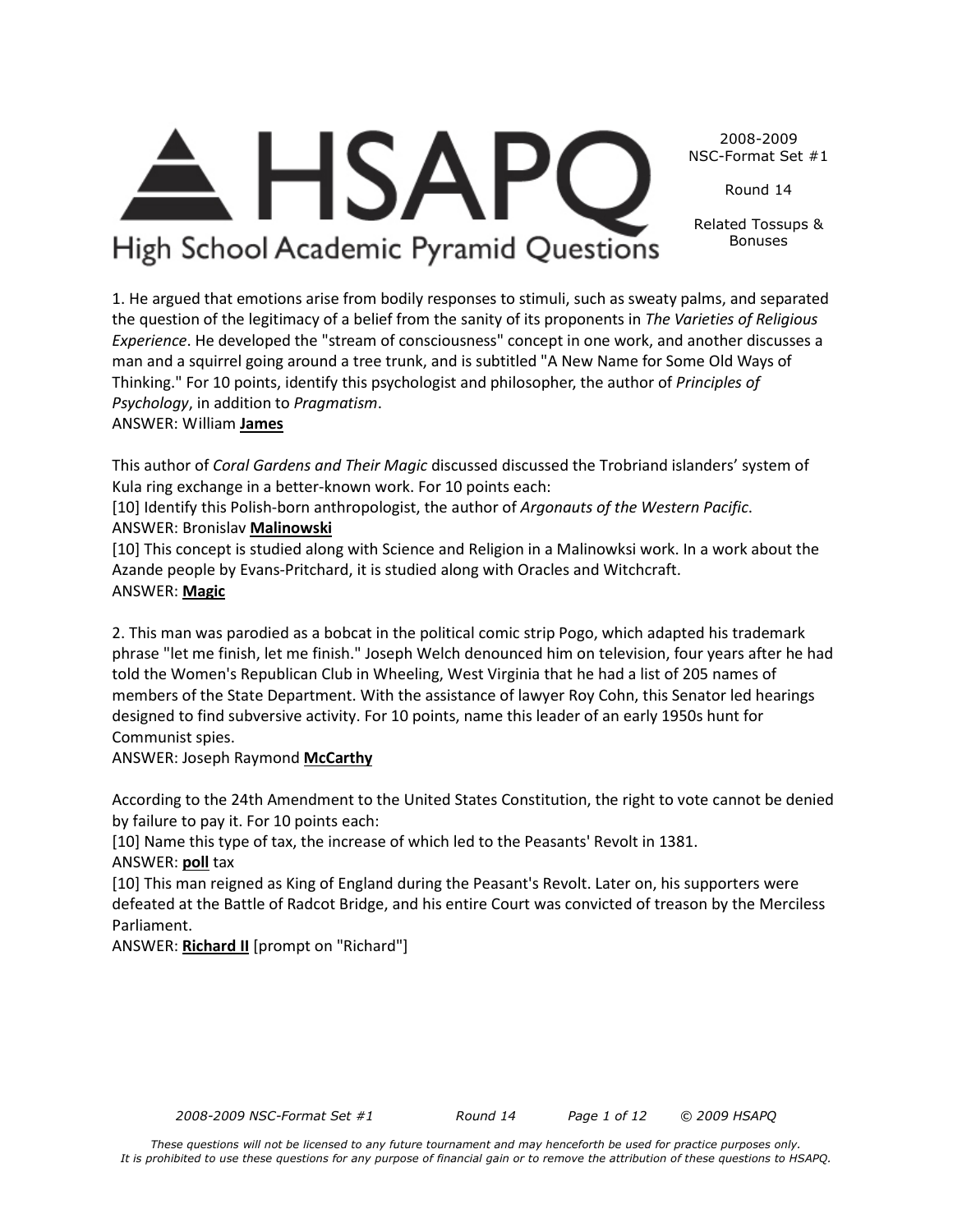3. Its standard version only provides the volatile keyword to support multithreading, and operations may only be carried out on arrays by using templates. This language sets the default namespace with the using keyword. It allows inheritance from multiple base classes, unlike Java, and it implements references by a postfixed ampersand and pointers by a prefixed asterisk. For 10 points, identify this common programming language whose object oriented extension is denoted using its own increment operator, this "plus plus."

#### ANSWER: **C**

The skeletal type is striated and voluntary. For 10 points each:

[10] Name this contractile tissue, other types of which include smooth and cardiac.

#### ANSWER: **muscle**

[10] Each muscle cell is composed of these units, whose boundary is the Z-line. Muscle contraction is a result of these segments shortening.

#### ANSWER: **sarcomere**

4. One incident in this book describes the repulsion of the Amalekites by holding a staff aloft. This book contains the identification of God as "I am what I am," the appearance of *manna*, the incident of the Golden Calf and the Ten Commandments, and the story that inspired the eating of matzah during Passover, in which the Israelites are unable to finish leavening their bread. For 10 points, name this book describing departure of the Israelites from Egypt, the second book of the Old Testament. ANSWER: Book of **Exodus**

This pragmatist focused his efforts on educational reform and founded the laboratory schools of Chicago. For 10 points each:

[10] Name this author of *The Quest for Certainty* and *Democracy and Education*.

ANSWER: John **Dewey**

[10] This other American philosopher formulated the concept of the "veil of ignorance" in his attempt to formulate an ideal society in his book *A Theory of Justice*.

ANSWER: John **Rawls**

5. This composer contributed to a Robert Wilson project subtitled "a tree is best measured when it is down." In one of his operas, the Civil Guard attacks the title characters in an adaptation of Coatzee's *Waiting For the Barbarians*, and another of his operas involves Tagore, Martin Luther King, and Leo Tolstoy watching over Gandhi in South Africa. One of his operas shows the rise and fall of the first monotheistic pharaoh, while another opera involves knee-plays separating tableaux of the title physicist. For 10 points, name this composer of *Satyagraha*, *Akhnaten*, and *Einstein on the Beach*. ANSWER: Phillip **Glass**

This group dissolved after the deaths of August Macke and Franz Marc, the latter of whom painted *The Yellow Cow*. For 10 points each:

[10] Name this German Expressionist art movement founded in Munich in 1911.

ANSWER: The **Blue Rider** [or Der **Blaue Reiter**]

[10] A painting by this Russian-born member was the inspiration for the Blue Rider group name. ANSWER: Wassily **Kandinsky**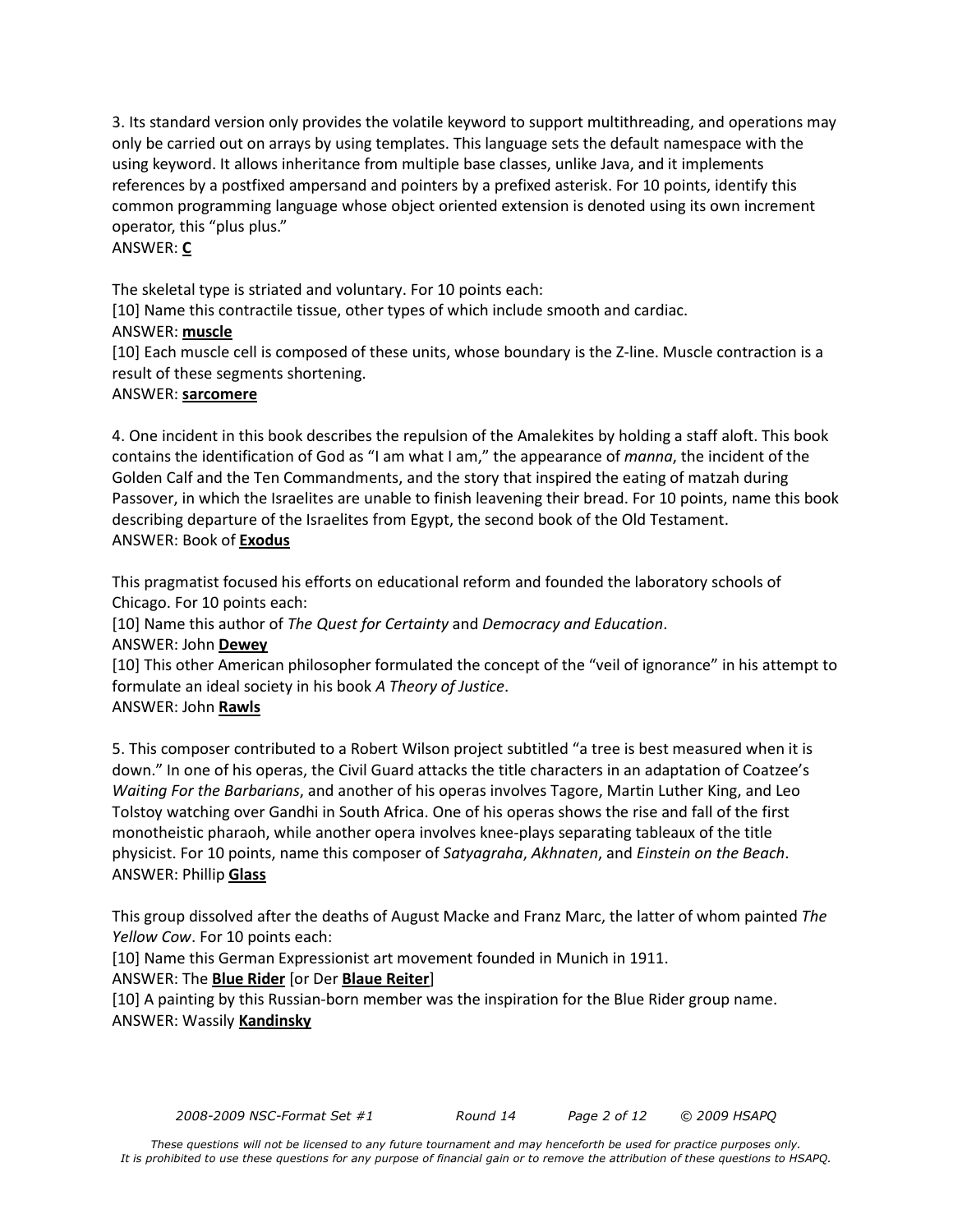6. Interleukin-4 builds up in mice treated with high levels of this substance, which citrus plants have the ability to break down in a self-defense mechanism. Two forms of it comprise the different zones of the *Buccinum* radula, and along with proteins and toxins, it makes up the beaks of cephalopods. Two Nglucosamine units repeat to form chains of it, and when encrusted in calcium carbonate, it forms the arthropod exoskeleton. For 10 points, name this polymer that differs from cellulose by one acetylamine group.

#### ANSWER: **chitin**

This element is the first for which there is no oxidation state equal to the total number of valence-shell electrons. For 10 points each:

[10] Name this element, whose major ores include hematite, magnetite, and limonite.

#### ANSWER: **iron**

[10] Iron is the namesake of this property, that occurs when all species in the domain are aligned in the same direction. This type of magnetism disappears above the Curie temperature. ANSWER: **ferromagnet**ism

7. He wrote about a servant shot after crossing the Yahi River in his *The Exception and the Rule*. Another work by this author sees Michael awarded to Grusha after he sits in the title locale, while another includes the characters Kattrin, Eilif, and Swiss Cheese. The author of *The Caucasian Chalk Circle*, for 10 points, name this German playwright who collaborated with Kurt Weill on *The Threepenny Opera* and wrote *Mother Courage and her Children*.

#### ANSWER: Bertolt **Brecht**

Written in heroic couplets, it tells the story of a revolt against King David. For 10 points each: [10] Name this 1681 satire whose title characters represent the Duke of Monmouth and the Earl of Shaftesbury.

### ANSWER: *Absalom and Achitophel*

[10] *Absalom and Achitophel*was was written by this English poet. His other works include *MacFlecknoe*and and an adaptation of the Caesar and Cleopatra story, *All for Love*. ANSWER: John **Dryden**

8. Courtney Hicks Hodges held the northern lines during this battle, and Josef Dietrich was sent to prison for ten years for his actions during it. Walther Model planned its Operations Currency and Baseplate, and the 101st Airborne Division held Bastogne throughout it. General Patton gave his famed "weather prayer" during this battle in hopes of receiving air support, and General Anthony McAuliffe replied to Gerd von Rundstedt's demands for surrender with the exclamation "Nuts!" For 10 points name this last major German offensive of World War II.

ANSWER: Battle of the **Bulge** [or Battle of the **Ardennes**]

Name these Tsars of Russia, for 10 points each.

[10] Mikhail Speransky was a close advisor to this Romanov, who commanded troops with Francis II against Napoleon Bonaparte at the Battle of Austerlitz.

### ANSWER: **Alexander I** [prompt on "Alexander"]

[10] Alexander I was the son of this Tsar who sent Alexander Suvorov to fight Napoleon in Italy, and was assassinated in a plot by Count von Bennigsen and Nikita Panin. ANSWER: **Paul** of Russia [or Pavel Petrovich]

*2008-2009 NSC-Format Set #1 Round 14 Page 3 of 12 © 2009 HSAPQ*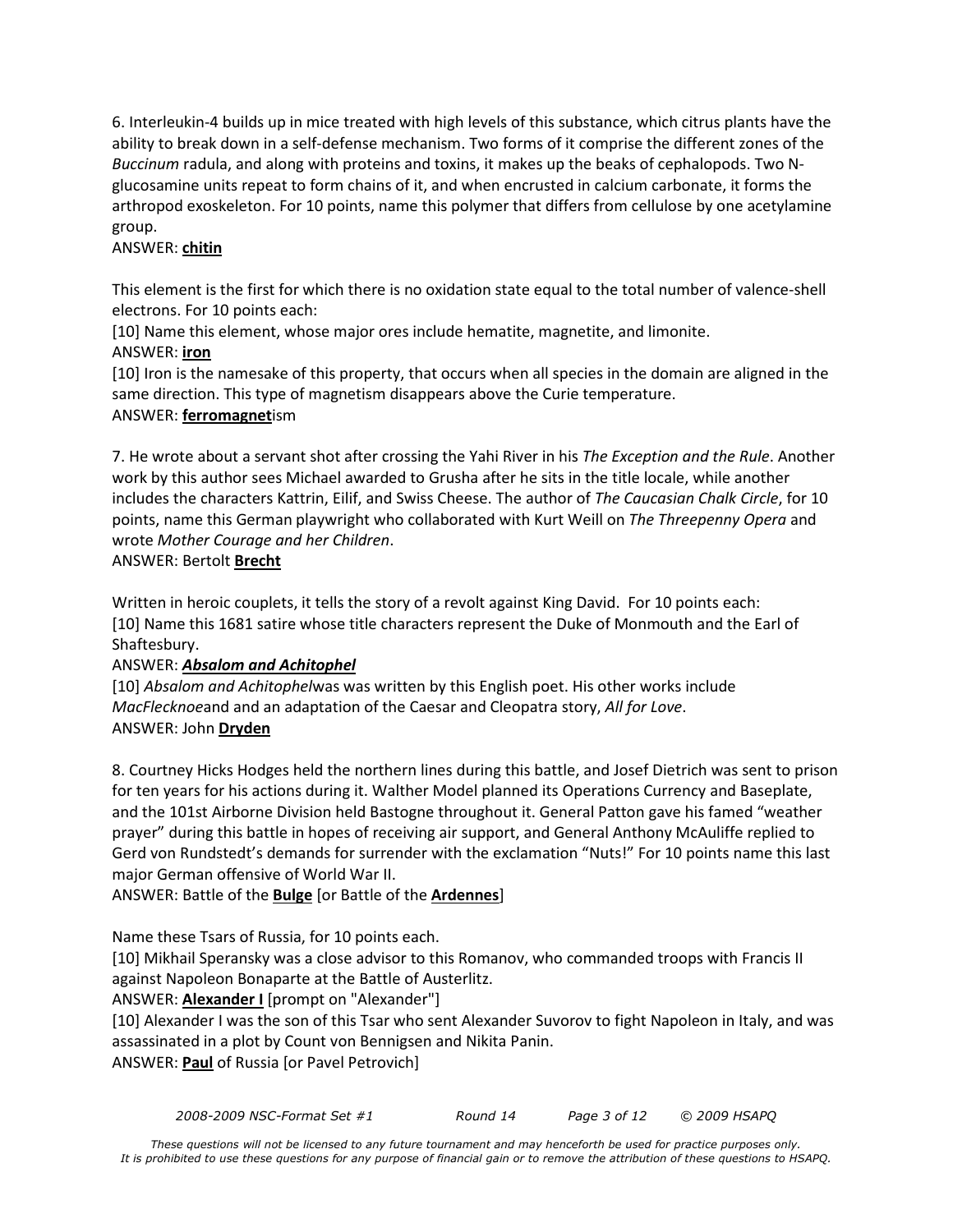# A HSAPQ High School Academic Pyramid Questions

2008-2009 NSC-Format Set #1

Round 14

Category Quiz Bonus Choices

**Arts Current Events Geography History Literature Math Calculation Philosophy Social Science**

**Arts Current Events Geography History Literature Math Calculation Philosophy Social Science**

*2008-2009 NSC-Format Set #1 Round 14 Page 4 of 12 © 2009 HSAPQ*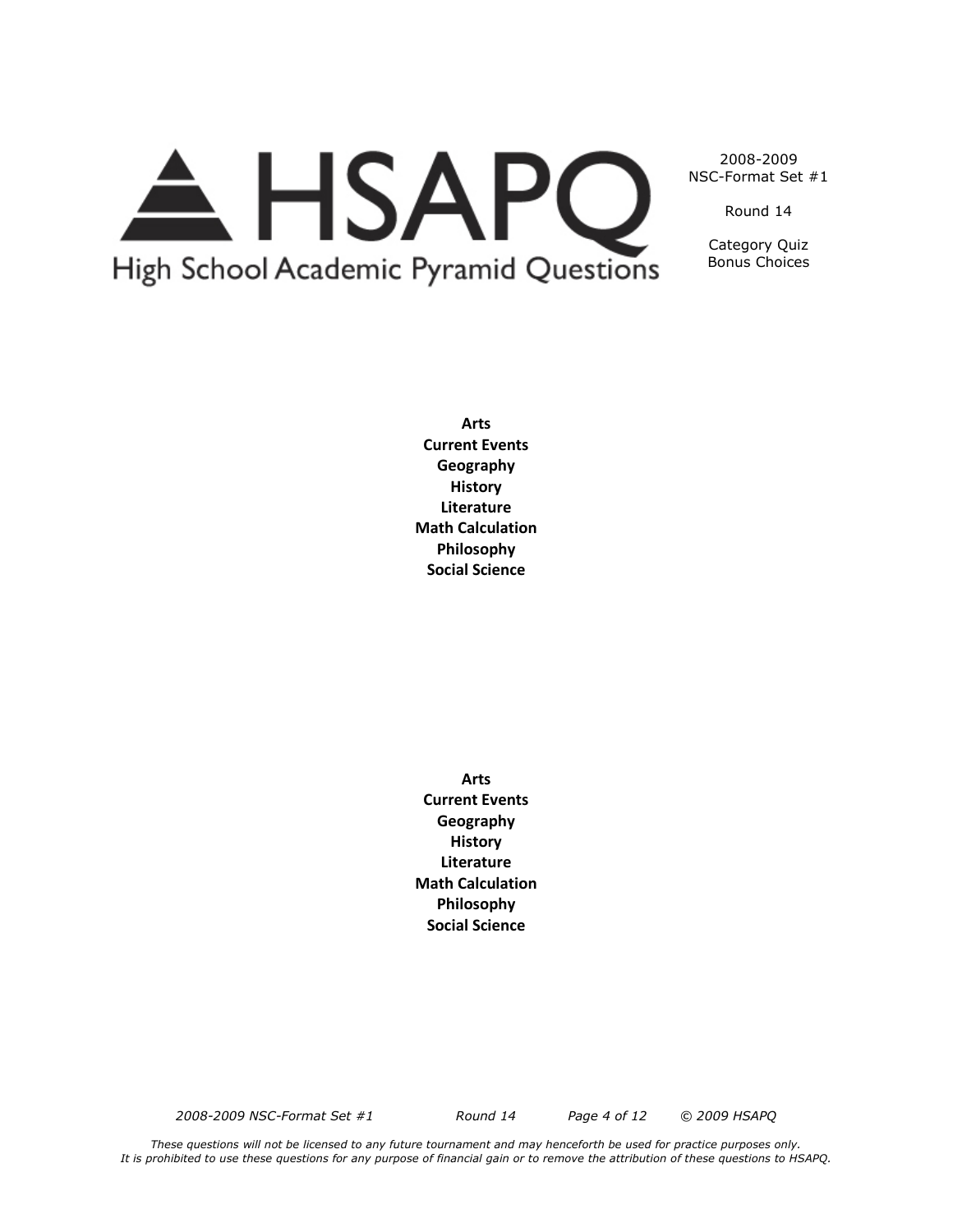2008-2009 NSC-Format Set #1

Round 14

Category Quiz Tossups

# **E** HSAP High School Academic Pyramid Questions

9. This river receives water from Lake Mweru, and reaches into the sea at Muanda after flowing through the cities of Mbandaka, Boma and Matadi. The creator of the Malebo Pool, this waterway creates the Boyoma and Livingstone Falls, and receives the tributaries of the Chambeshi, Lualaba and Ubangi rivers. For 10 points, identify this second longest river in Africa, the namesake of the nations with capital at Kinshasa and Brazzaville.

## ANSWER: **Congo** River [or **Zaire** River]

10. This author wrote about Prophet Samuel and the regulars of Memphis Lee's restaurant in *Two Trains Running*, and Toledo is stabbed by Levee, a jazz trumpeter in *Ma Rainey's Black Bottom*. One of his plays centers on Berniece and Sutter's ghost thwarting Boy Willie's attempts to buy land by selling the titular musical instrument, while another features a man who believes he is the angel Gabriel and his brother, failed baseball player and current garbage man Troy Maxson. For 10 points, name this author whose Pittsburgh Cycle includes *The Piano Lesson* and *Fences*. ANSWER: August **Wilson**

11. A national hero of this country was biographed by Marin Barleti, and was known as the dragon of this place for his battles against the Hungarians and the Ottomans. Three hundred years after Skanderbeg, one leader from this place accepted Italian intervention in the 1930s only to be invaded by Mussolini in 1939. After the Italian replacement of King Zog, this country was ruled for forty years by Enver Hoxha. For 10 points, name this country that borders Greece and Macedonia, and has its capital at Tirana.

ANSWER: Republic of **Albania**

12. One of his early works depicts an eleven foot long she-wolf entitled *Romulus and Remus*, and he provided illustrations of prizefights and circuses to the *National Police Gazette*. One of his works incorporated a stream of mercury falling on a plate, and another uses white triangles entitled *Ghost*. Along with the *Mercury Fountain*, his *Flamingo* is a red statue, while another work has black shapes connected to an ovoid made of wires, which hangs from a ceiling. For 10 points, name this creator of *Lobster Trap and Fish Tail*, the developer of both stabiles and mobiles. ANSWER: Alexander Sterling **Calder**

*2008-2009 NSC-Format Set #1 Round 14 Page 5 of 12 © 2009 HSAPQ*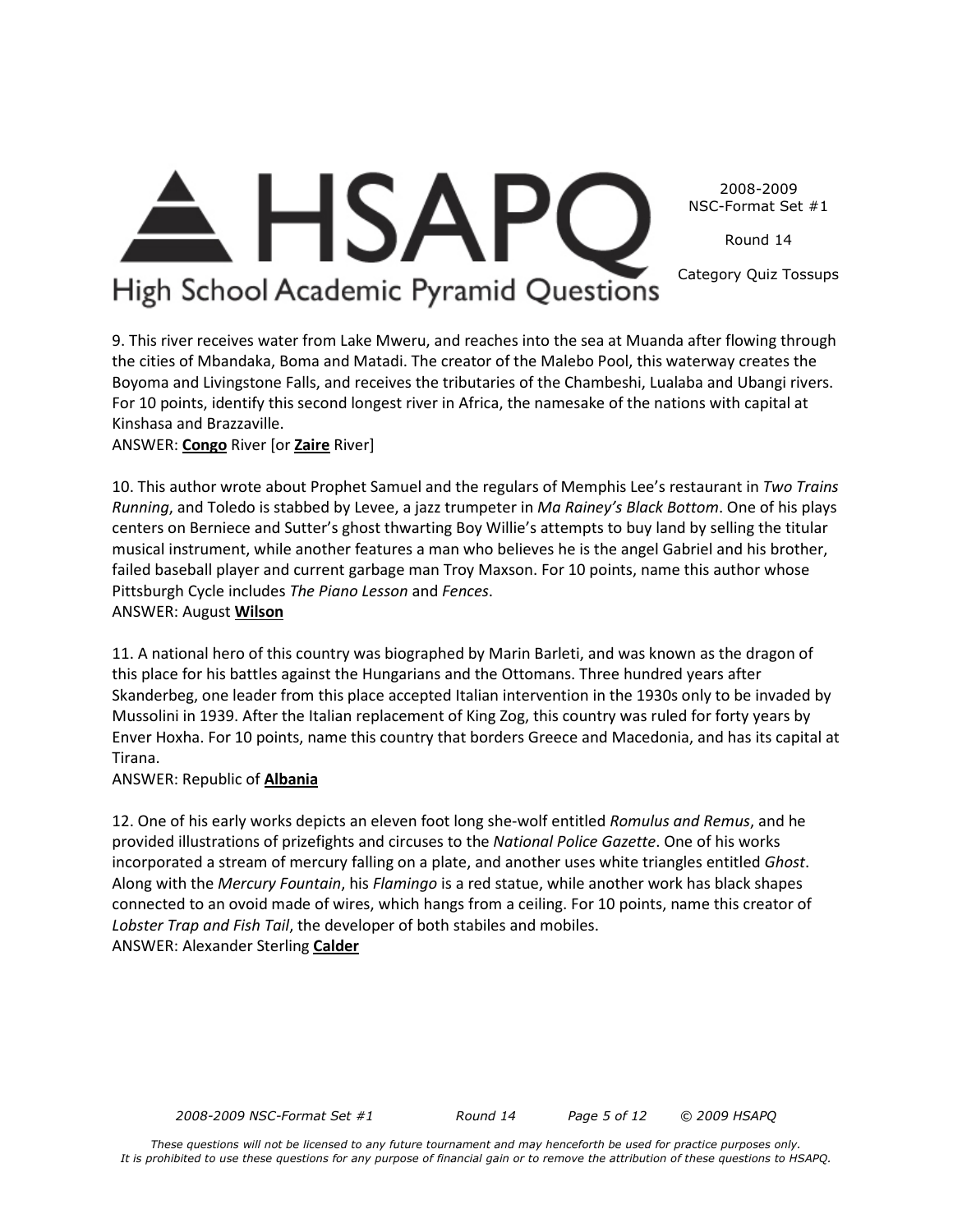13. One quantity named for him is equal to h-bar times the charge of an electron divided by two times the mass of an electron. Another quantity named for him times three halves is the expectation value for the distance of an electron from the nucleus. That quantity is approximately equal to 0.529 angstroms and is known as his namesake radius. His most famous contribution arose from his assumption that the angular momentum of electrons is quantized. For 10 points, identify this Danish scientist best known for his namesake model of the hydrogen atom.

#### ANSWER: Niels **Bohr**

14. Andy Gill produced their first album, which included the song "True Men Don't Kill Coyotes." One of their songs, "Good Time Boys," ends with the repeating word "Rockinfreakapotamus," and was released after the death of their guitarist Hillel Slovak. One song by this group from "Blood Sugar Sex Magik" contains the lyrics "At least I have her love / The city who loves me / Lonely as I am / Together we cry." Anthony Kiedis and Michael Balzary, who is better known as Flea, is an original member of, for 10 points, what band whose songs include "Under the Bridge" and "Dani California."

ANSWER: the **Red Hot Chili Peppers**

*2008-2009 NSC-Format Set #1 Round 14 Page 6 of 12 © 2009 HSAPQ*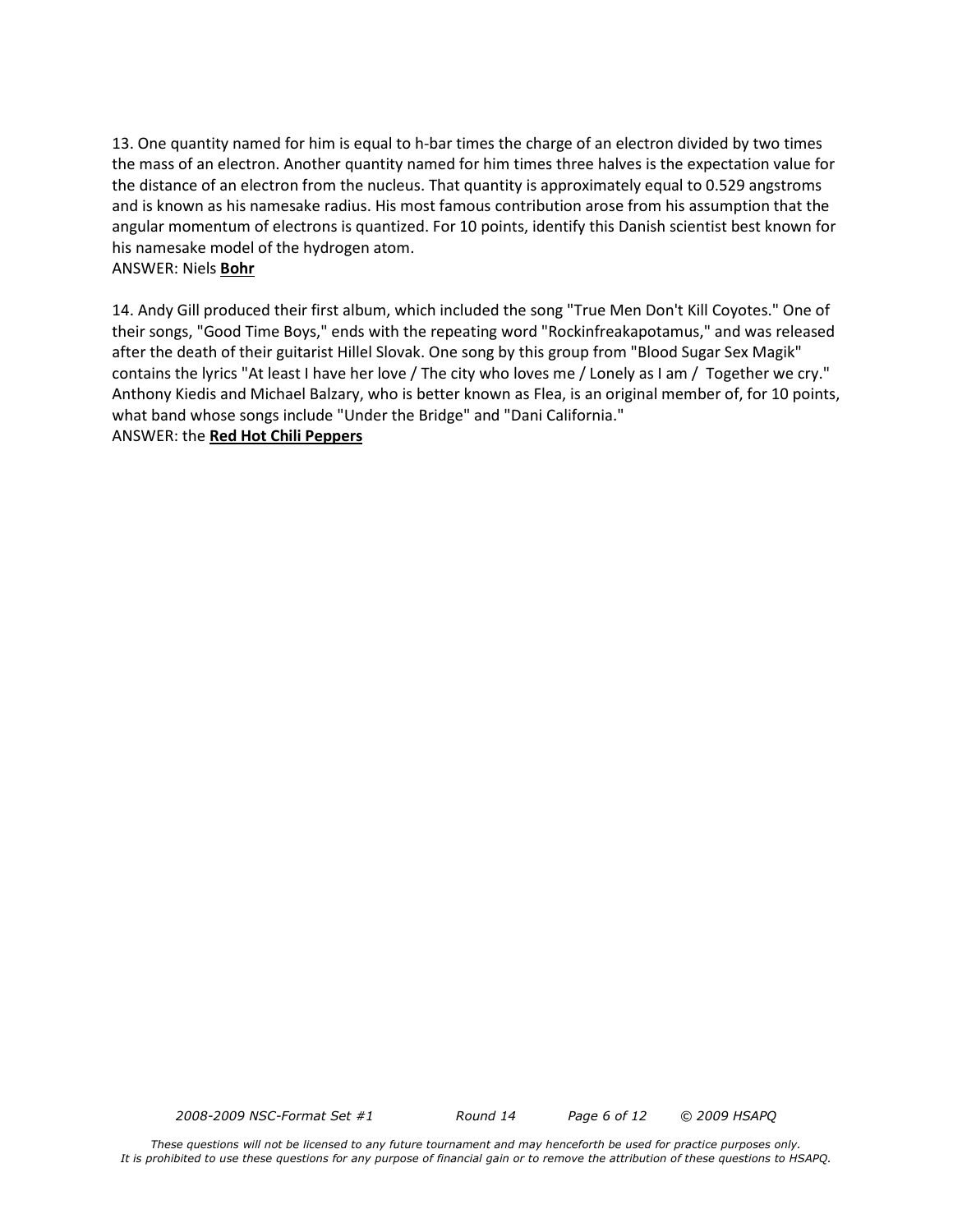# $\triangle$  HSAPC High School Academic Pyramid Questions

Round 14

2008-2009 NSC-Format Set #1

> Category Quiz Bonuses

### **Arts**

His most famous work is located at Dartmouth College and includes the sections *Ancient Human Sacrifice* and *The Departure of Quetzalcoatl*. For 15 points, name this Mexican muralist who created *The Epic of American Civilization*.

ANSWER: José Clemente **Orozco**

#### **Current Events**

Indian Finance Minister Kamal Nath protested against agriculture subsidies in developed countries at the most recent of these talks. For 15 points, name these WTO talks on trade and development named after the capital of Qatar.

ANSWER: **Doha** Development Round

#### **Geography**

They were the only British territory to suffer German occupation during World War II, and the capitals of its two bailiwicks are St. Helier and St. Peter Port. For 15 points, name these islands south of the English coast that include Sark, Alderney, Guernsey, and Jersey. ANSWER: **Channel** Islands

#### **History**

One battle here marked the end of the failed "Race to the Sea" flanking maneuvers. For 15 points, name this Belgian site that also saw the first use of poison gas, the breaking of Foch's Grand Offensive, and 650,000 casualties in four separate battles.

ANSWER: **Ypres** [or **Passchendaele**]

### **Literature**

Characters in this work include "I", "You", "He", and "She". For 15 points, name this this novel about a misdiagnosed cancer patient who ventures to the titular location, the best known work of Gao Xingjian. ANSWER: *Soul Mountain* [or *Lingshan*]

#### **Math Calculation**

What is the maximum number of points of intersection possible if 13 lines are drawn on a plane? ANSWER: **78** [(13\*12) / 2]

*2008-2009 NSC-Format Set #1 Round 14 Page 7 of 12 © 2009 HSAPQ*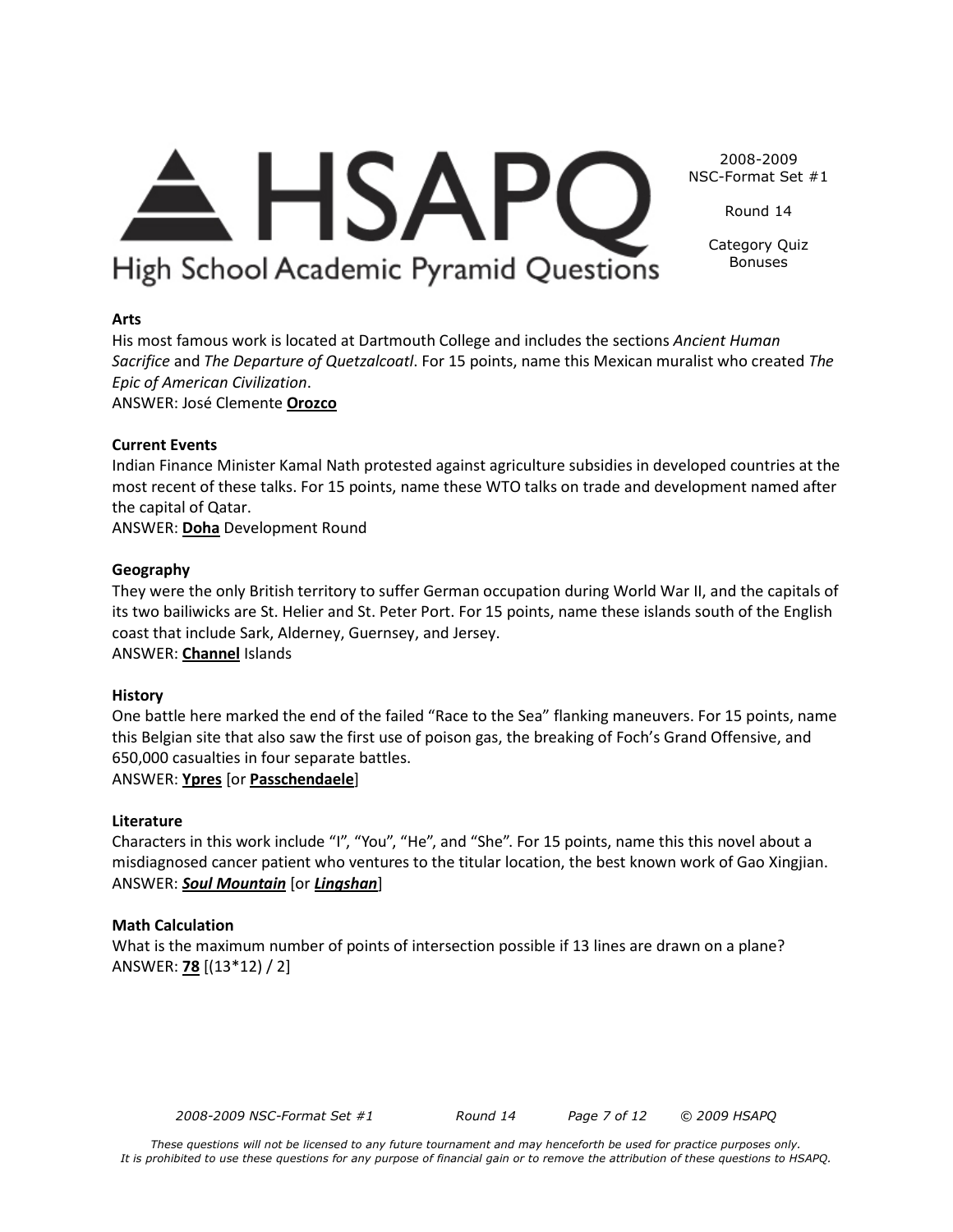#### **Philosophy**

His saying "to be is to be perceived" summarizes his idea of "immaterialism". For 15 points, name this Irish philosopher of *Three Dialogues between Hylas and Philonous*. ANSWER: George **Berkeley**

#### **Social Science**

His best known work examined "the form and reason for exchanges in archaic societies." For 15 points, name this nephew of Emile Durkheim who wrote *The Gift*. ANSWER: Marcel **Mauss**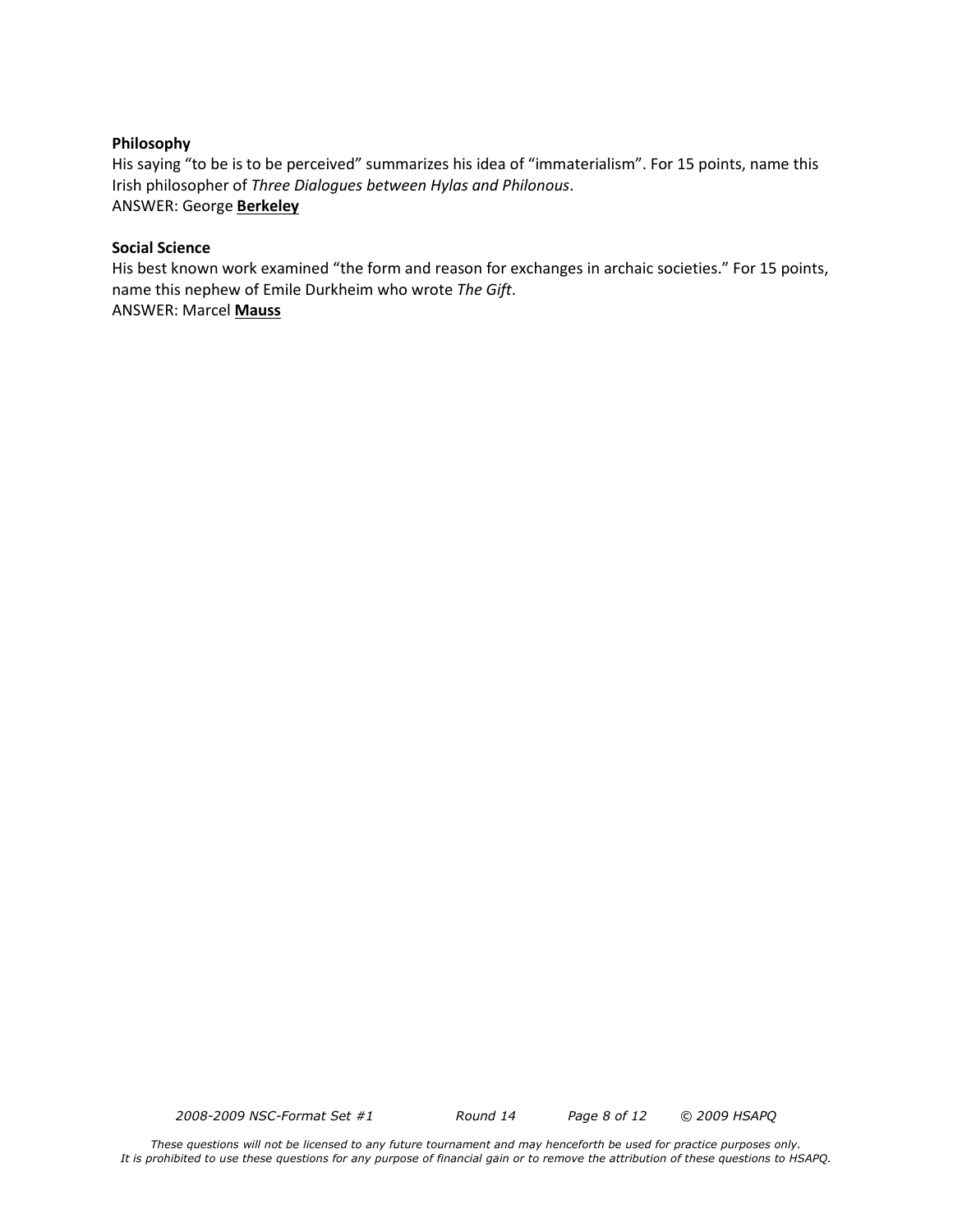2008-2009 NSC-Format Set #1

Round 14

Stretch Phase

# **HSAPC** High School Academic Pyramid Questions

15. The title character writes his own epitaph and is commiserated by the foreigner Hostilius. He holds a great feast where he serves only warm water, and even after his downfall, he rejects the cynical Apemantus. After spending all his money through his rampant generosity, he is abandoned by his friends. While digging for roots, he finds gold, much of which he gives to the general Alcibiades. For 10 points, name this play about a misanthropic citizen of a Greek city state, a work of William Shakespeare. ANSWER: *Timon of Athens*

The Newton-Cotes formulas for performing this operation include Simpson's Rule. For 10 points each: [10] Name this technique often used to estimate the area under a function.

ANSWER: **numerical integration** (or **quadrature**; prompt on "integration")

[10] Numerical integration can be performed by taking "sums" named after this German mathematician, also the namesake of a zeta function.

ANSWER: (Georg Friedrich) Bernhard **Riemann**

[10] Another form of Newton-Cotes quadrature is this "rule", in which the namesake shapes are formed with two points on the axis and two points on the curve, and their areas are added. ANSWER: **trapezoid**al rule [or **trapezium** rule]

16. They are often characterized by the Z scheme, and one of the first steps is the reduction of plastoquinone. Other minor proteins involved in them include plastocyanin and ferrodoxin. A byproduct of these reactions is NADPH, which is used in a subsequent reaction that may be delayed in space or time, as in C4 and CAM plants. Starting when photons excite photosystem I and photosystem II, for 10 points, name these reactions whose products enter the Calvin Cycle.

ANSWER: **light** reactions [prompt on **electron transport** before end of first sentence; do not accept or prompt on "photosynthesis"]

Name these liberal United States Senators who hailed from Minnesota. For 10 points each: [10] This incumbent Vice-President was nominated to run as the Democratic Party's presidential candidate at the chaotic 1968 national convention.

## ANSWER: Hubert **Humphrey**

[10] Known for his opposition to the Vietnam War, this Senator captured 42% of the vote in the 1968 New Hampshire primary, prompting President Johnson to withdraw from the race.

## ANSWER: Eugene **McCarthy**

[10] This man was elected to the U.S. Senate in 1990, and defeated Rudy Boschwitz in 1996. A mere eleven days before the 2002 election, he died in a plane crash.

ANSWER: Paul **Wellstone**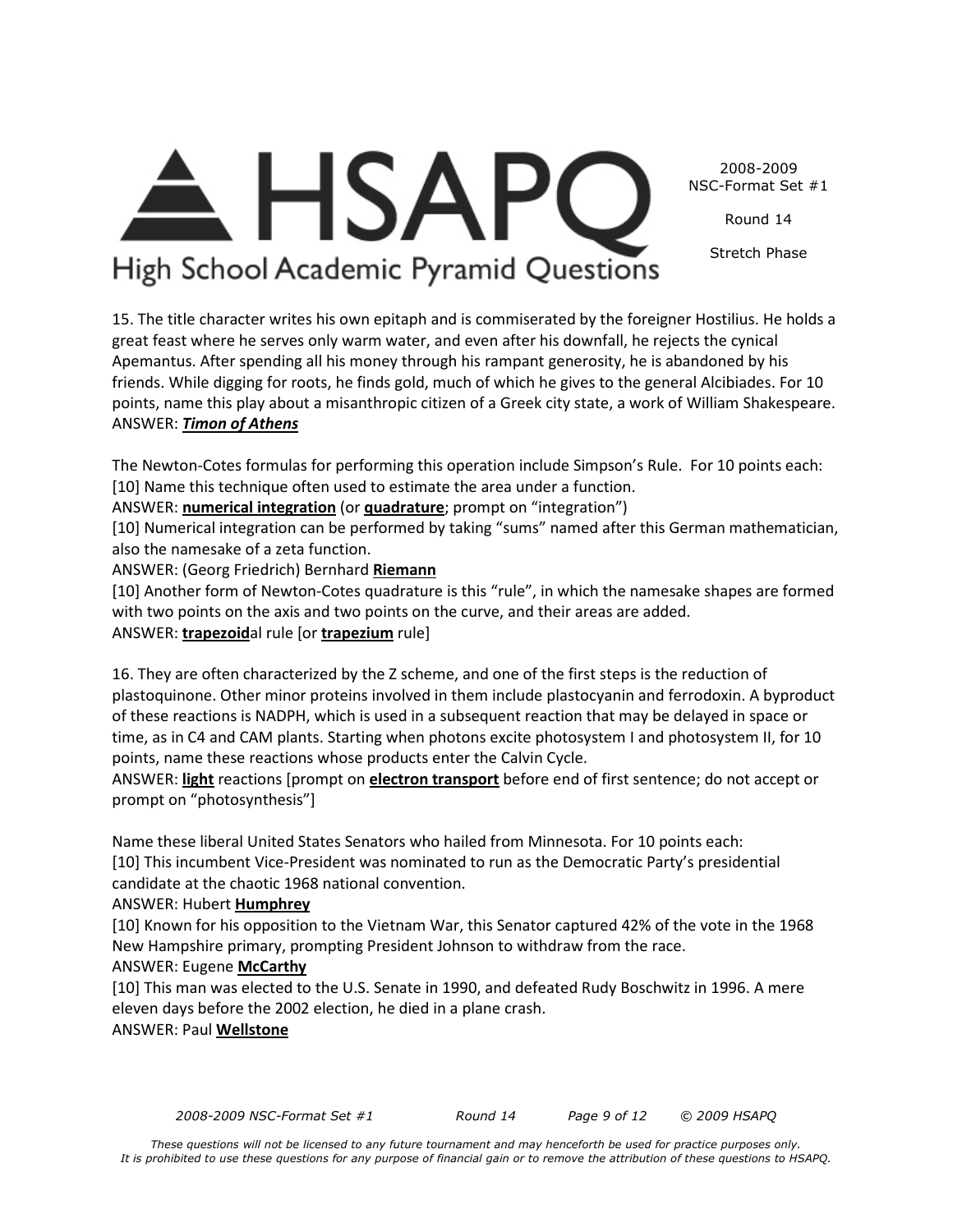17. This man's nonfiction works include a collection of interviews with people involved with the 1995 Aum Shinrikyo sarin gas attacks called *Underground*. His short story collections include *after the quake* and *The Elephant Vanishes*, and his most recent novel, set in a Denny's, is entitled *After Dark*. His "Trilogy of the Rat" concludes with *A Wild Sheep Chase*, and he referenced western songs in the novel *Norwegian Wood*. He also wrote a novel about Toru Okada's search for a missing cat. For 10 points, identify this Japanese author of *Kafka on the Shore* and *The Wind-up Bird Chronicle*. ANSWER: Haruki **Murakami** [accept names in either order]

For 10 points each name these medieval kings of England.

[10] This king of Wessex defeated Guthrum at Edington en route to pushing back the Danes.

ANSWER: **Alfred the Great** [prompt on "Alfred"]

[10] This father of Canute the Great was victorious at the Battle of Svolder. His sister Gunhilde was killed in the St. Brice's Day Massacre, and he became King of England in 1013.

ANSWER: **Sven** Forkbeard [or **Sven** the Dane; or **Sven** Tveskaeg; or **Sweyn** I]

[10] This king was usurped by Sven Forkbeard before being eventually succeeded by his son Edmund Ironside. He earned his derogatory nickname for bribing Danish invaders.

ANSWER: **Ethelred the Unready** [or **Ethelred II**; prompt on "Ethelred"]

18. A similar painting to it was executed by Thomas de Keyzer and featured the common author of *The Book of Monsters*. Barely visible in the background is a stone archway, while at the bottom right, an open textbook, possibly by Andreas Vesalius, can be seen. This work depicts the criminal Aris Kindt on a table surrounded by eight men. For 10 points, name this Rembrandt painting depicting the titular action by an Amsterdam physician.

ANSWER: *The Anatomy Lesson of Dr. Nicolaes Tulp* 

His novels include *The Book of Laughter and Forgetting*. For 10 points each:

[10] Name this author notable for his novel set during Prague Spring, *The Unbearable Lightness of Being*. ANSWER: Milan **Kundera**

[10] This author wrote about an explosive that blows up the entire world in *Krakatit*. He described a rebellion of automatons that destroy the human race in his play *R. U. R.*

ANSWER: Karel **Capek**

[10] Both Milan Kundera and Karel Capek are from this Central European country.

### ANSWER: **Czech Republic** [or **Czechoslovakia**]

19. Claus Jonsson was the first person to perform a version of this experiment with electrons, while another version of this experiment was used by Shahriar Afshar to prove that light can act as both a wave and a particle at the same time. The original version of this 1801 experiment produced interference fringes, alternating bright and dark bands. For 10 points, name this experiment in which coherent light is passed through the namesake openings, first used by Thomas Young to prove the wave nature of light.

ANSWER: **double-slit** experiment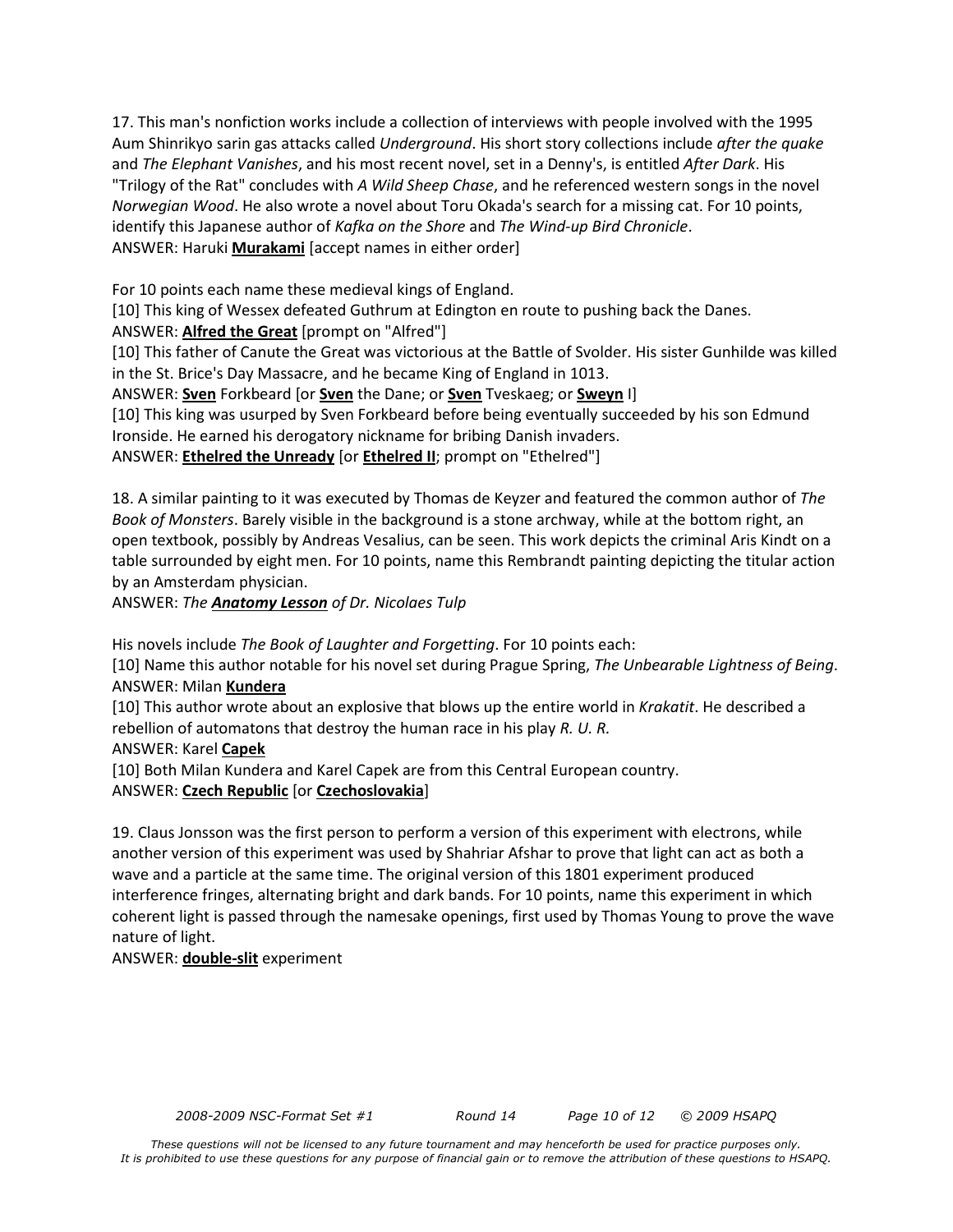This work emphasizes that the purpose of tragedy is the purification, or catharsis, of pity and fear. For 10 points each:

[10] Name this work that outlines the ideal plot and claims that tragedy is imitation of an action. ANSWER: the *Poetics*

[10] This ancient philosopher whose lecture notes make up the *Nicomachean Ethics* wrote the *Poetics*. ANSWER: **Aristotle**

[10] This Aristotle work ushered in a namesake branch of philosophy that discusses being. This work poses the questions: "What is existence, and how do things continue to exist?"

## ANSWER: the *Metaphysics*

20. In 1961, this present-day nation faced a rebellion in the coffee zone and in the Cuango valley. Agostinho Neto and Holden Roberto were among the leaders of its independence movement. In this country's 1992 elections, Jose Eduardo dos Santos was elected president. This nation's MPLA was supported by fifty thousand Cuban troops, and South Africa backed Jonas Savimbi and the UNITA party. The owner of the disputed Cabinda enclave, for 10 points, name this African nation, a former Portugese colony with capital at Luanda.

### ANSWER: Republic of **Angola**

One member of this kingdom has an external layer made of silica called a frustule, and another member is the cause of red tides. For 10 points each:

[10] Name this kingdom that is home to diatoms and dinoflagellates.

### ANSWER: **Protista** [or **Chromalveolate**]

[10] Another member of Kingdom Protista is the euglenoid, which uses this whip-like appendage for locomotion.

#### ANSWER: **flagella** [or **flagellum**]

[10] Some other parasitic members of Kingdom Protista include the mosquitoes that cause malaria in humans, which are members of this genus.

### ANSWER: *Plasmodium*

21. Drippings from this object were said to have created the Red Sea's coral and Egypt's vipers. This object was used by one hero to wreak havoc on a party on Sephiros, where it killed Polydectes and his nobles. It was also used to ease Atlas's pains, and was often stored in Hermes's magic bag. For 10 points, name this object that was lopped off of a Gorgon's body, has snakes for hair, and will still turn viewers to stone.

ANSWER: the **head of Medusa** [do not accept or prompt on "Medusa"]

The title character is brought down by politician Edward Butler, whose daughter Aileen Butler he has an affair with. For 10 points each:

[10] Name this novel about Philadelphia businessman Frank Cowperwood.

### ANSWER: *The Financier*

[10] *The Financier* was written by this author of *Jennie Gerhardt* and *Sister Carrie*.

### ANSWER: Theodore **Dreiser**

[10] This Dreiser novel concerns Clyde Griffiths and his relationships with Sondra Finchley and Rebecca Alden, whom he murders in upstate New York.

### ANSWER: *An American Tragedy*